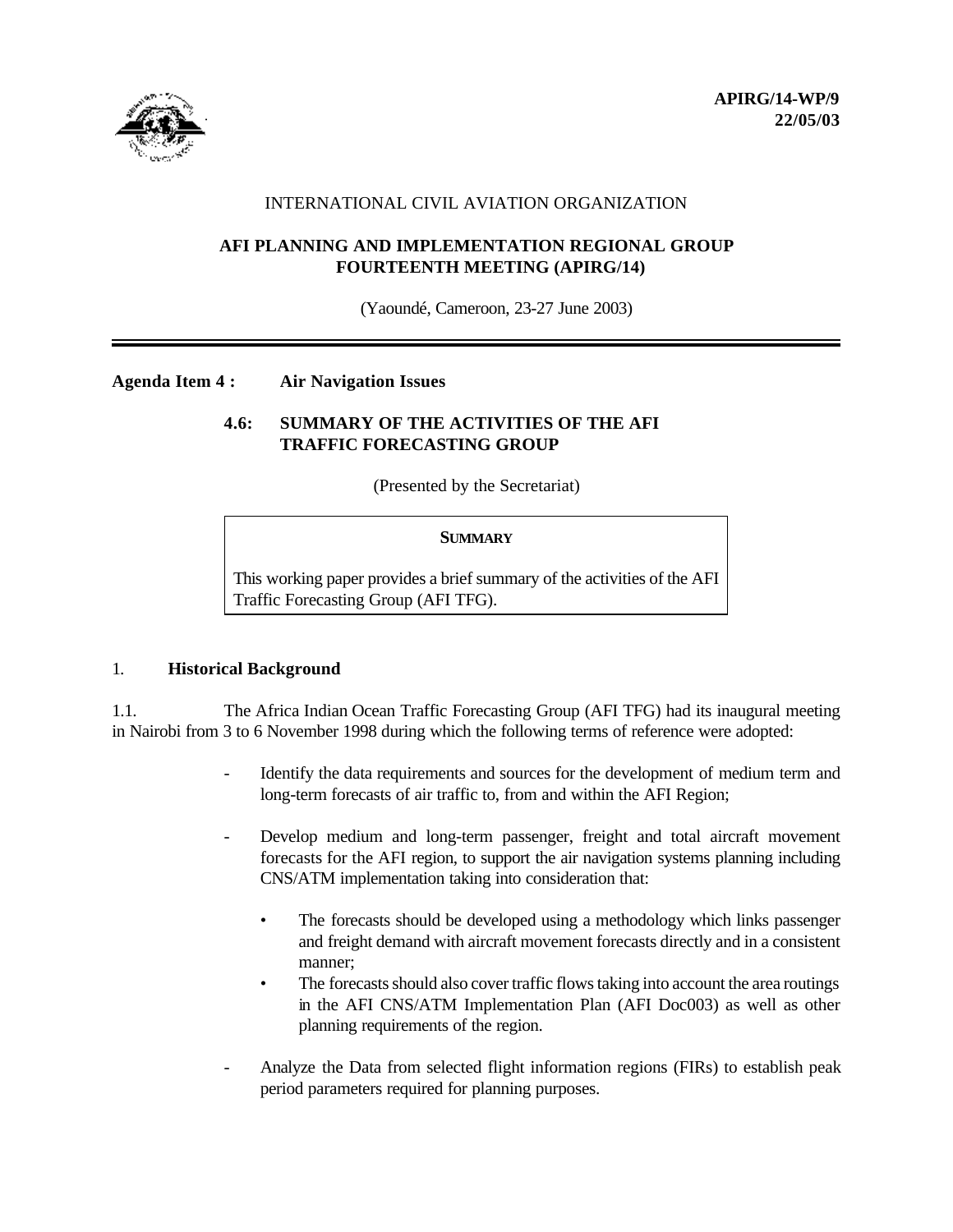- Assist in the development of cost-benefit analysis for the implementation of CNS/ATM Systems components, as required.

1.2 The inaugural meeting discussed the Air Navigation Systems Planning requirements in general and specifically for the AFI Region as well as the relationship between various sub-groups of APIRG and Traffic Forecasting activities. Various factors affecting traffic demand in general and those particularly relevant to the AFI Region were debated. Forecasting methodologies and data requirements and sources were explored. The grouping of States was reviewed for forecasting purposes taking into account the Area Routings as identified in AFI CNS/ATM Implementation Plan.

1.3 The Group held its second meeting in Nairobi during the period from 12 to 16 March 2001. This meeting was, however, not attended by all the Group members. During this meeting, the Group agreed on the methodology to be used in the development of forecasts.

1.4 The Group also agreed that data from the following FIRs should be utilized for the analysis of peak-period parameters: Algiers, Cairo, Dakar, Nairobi, N'Djamena, Johannesburg. The following alternate FIRs were also selected: Brazzaville and Lagos. This work would be conducted in a progressive manner.

1.5 The third meeting of the Group was held in Dakar from 24 to 26 February 2003. The outcome of this meeting is provided in section 2 below.

# 2. **Development of Forecasts for the Major Route Groups**

2.1 The meeting examined the following major route groups to/ from and within the AFI region: Africa - Europe Africa – Middle East Africa – Asia Pacific Africa – North America Africa – South America Intra-Africa

2.2 The meeting agreed to develop the following forecasts for the major route groups mentioned above:

- o Medium-term forecasts (2003-2008)
- o Long-term forecasts (2008-2018)

2.3 A forecast time horizon of 15 years (2003-2018) was agreed upon based on the average life cycle of the air navigation systems equipment. Several modelling techniques including trend projection and regression analysis were applied to every major route group separately in order to identify the best applicable technique. The approach adopted for every route-group can be described as follows:

- i) Analyze the historical trends of passenger air traffic evolution using trend analysis tools.
- ii) Study the possibility of development of econometric models capable of explaining the growth of passenger air traffic.
- iii) Develop aggregate passenger traffic forecasts for each of the major route groups using appropriate methodologies and judgement.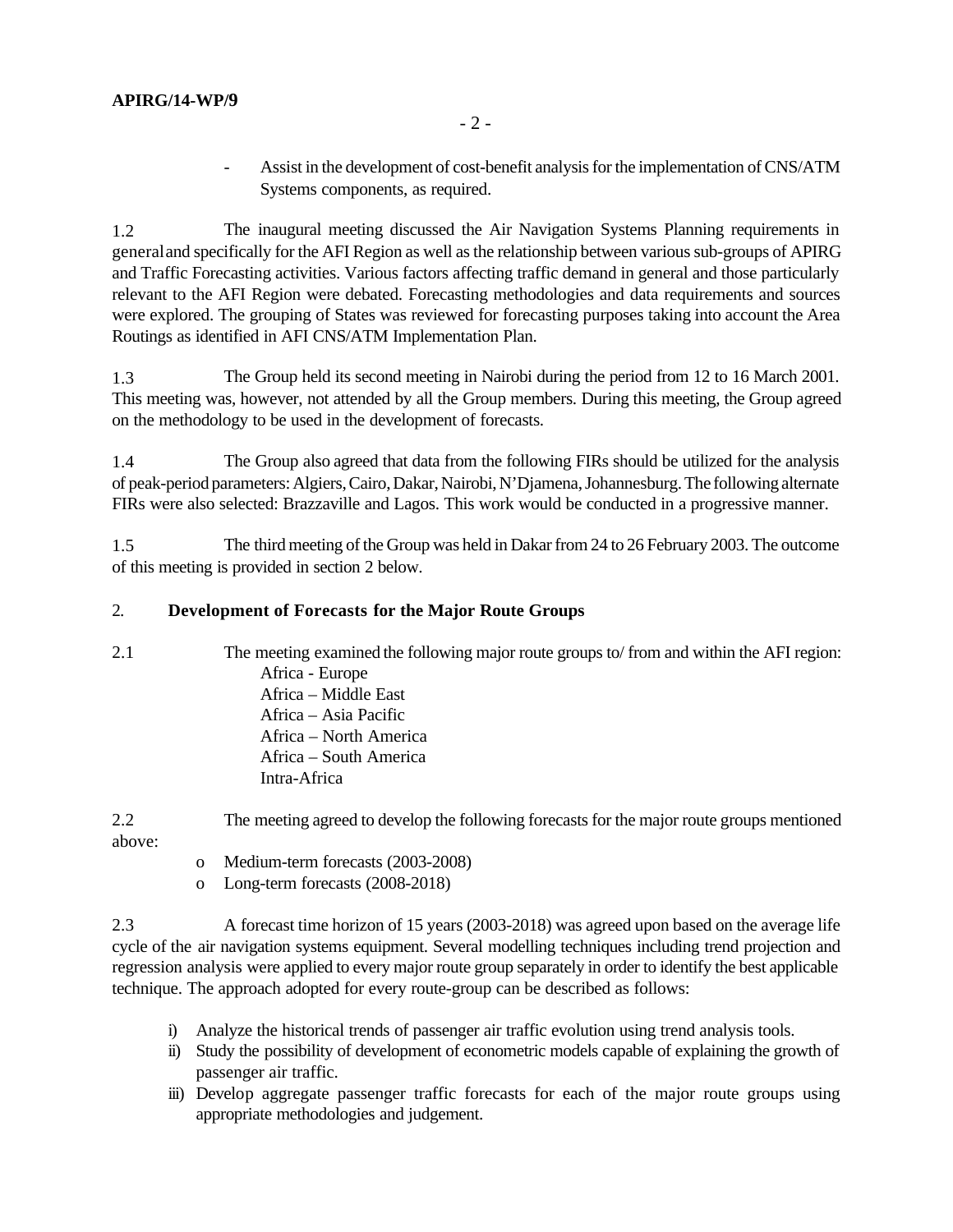- iv) Analyze the historical trends of the route-group: total seats offered, average aircraft capacity (seats/aircraft), average load factor, total passengers carried as well as aircraft movements using the traffic by flight stage data (TFS) compiled by ICAO, supplemented by data from IATA, Official Airline Guide (OAG) and other sources.
- v) Derive aircraft movement forecasts based on assumptions about future trends in average aircraft capacity and load factors.

2.4 Using the approach described above, econometric models were developed for the following major route groups: Africa-Europe, Africa-Middle East, Intra-Africa and Africa-North America. Due to the unavailability of data on passenger traffic and also to the low traffic level (in terms of aircraft movements), it was not possible to develop any econometric model for the Africa-South America route group. With respect to the Africa-Asia/Pacific route group, many potential models were developed but were not retained due to the insignificance of the appropriate statistics. Based on the models developed and on certain assumptions made by the Group regarding mainly economic growth in the regions concerned, passenger traffic forecasts were developed.

2.5 For the development of aircraft movement forecasts, assumptions about the evolution of load factors and average aircraft seat size had to be made. For that purpose, it was assumed that the average load factor would increase by 0.5 per cent every year on the route groups Africa-Middle East and Intra-Africa and remain constant on the other route groups. It was also assumed that the average aircraft seat size will not change significantly over the forecast period for all route groups.

2.6 The forecast of the aircraft movement traffic for each route group have been developed accordingly. Both passenger and aircraft movement forecasts are provided in **the Appendix**.

2.7 The forecasts developed by the Group were presented to the fourth meeting of the CNS/ATM/IC Sub-Group and helped justify the decision to reduce the number of Areas of routings for the AFI region from 10 to 6.

#### 3. **Future work**

The following action items have been included in the future work of the Group:

- S Improve the models through the use of more comprehensive historical data.
- S Expand the aircraft movements forecasts to cover the areas of routings included in Doc.003;
- S Develop major city-pairs forecasts;
- S Develop passenger non scheduled and freight traffic forecasts for the major route groups within, to and from the AFI region.
- S Complete the analysis of the distribution of the aircraft fleet in the AFI region, including seat size and load factors.
- S Analyze data from Dakar FIR in order to develop peak-period parameters.
- S Collect data from Algiers, Cairo, Nairobi, N'Djamena, Johannesburg, Brazzaville and Lagos FIRs.

# 4. **Cost Benefit Analysis and Business Case Development for the AFI Region**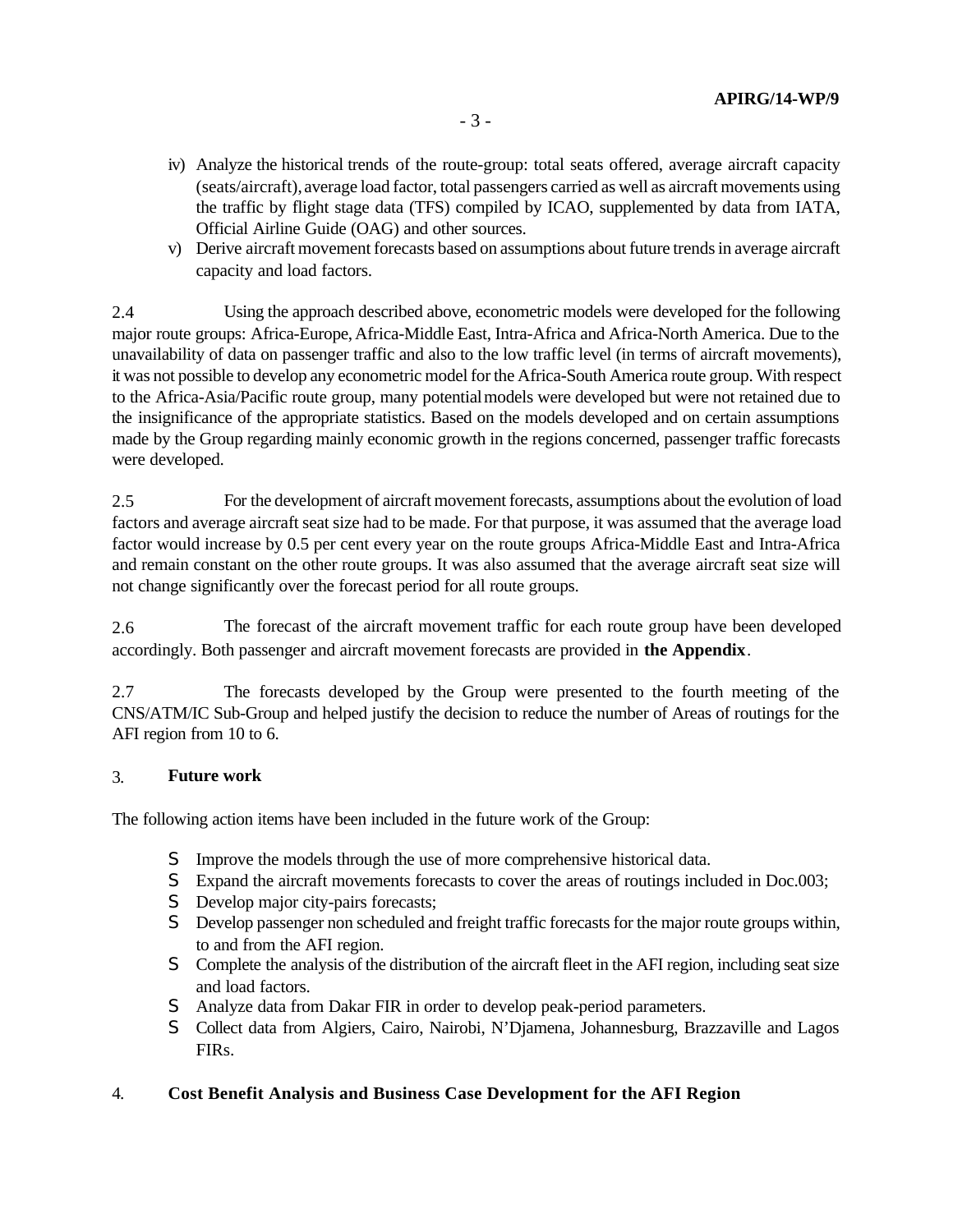# **APIRG/14-WP/9**

4.1 The importance of the development of business cases to justify funding for the implementation of CNS/ATM systems in the AFI region is well recognized. However, only a few studies have been conducted for specific service providers within the region.

4.2 The guidance material currently being prepared by the Secretariat, including the work carried out by the AFI TFG would allow for the further development of business cases for specific groupings within the AFI region.

4.3 In order to make efficient use of the resources available for the conduct of forecasts and economic analysis, close coordination among the various sub-groups of APIRG concerned and the AFI TFG is required.

# 5. **Action by the Meeting**

5.1 The meeting is invited to:

- note the content of this Working Paper;

- provide guidance regarding the future work of the AFI Traffic Forecasting Group.

— — — — — — — —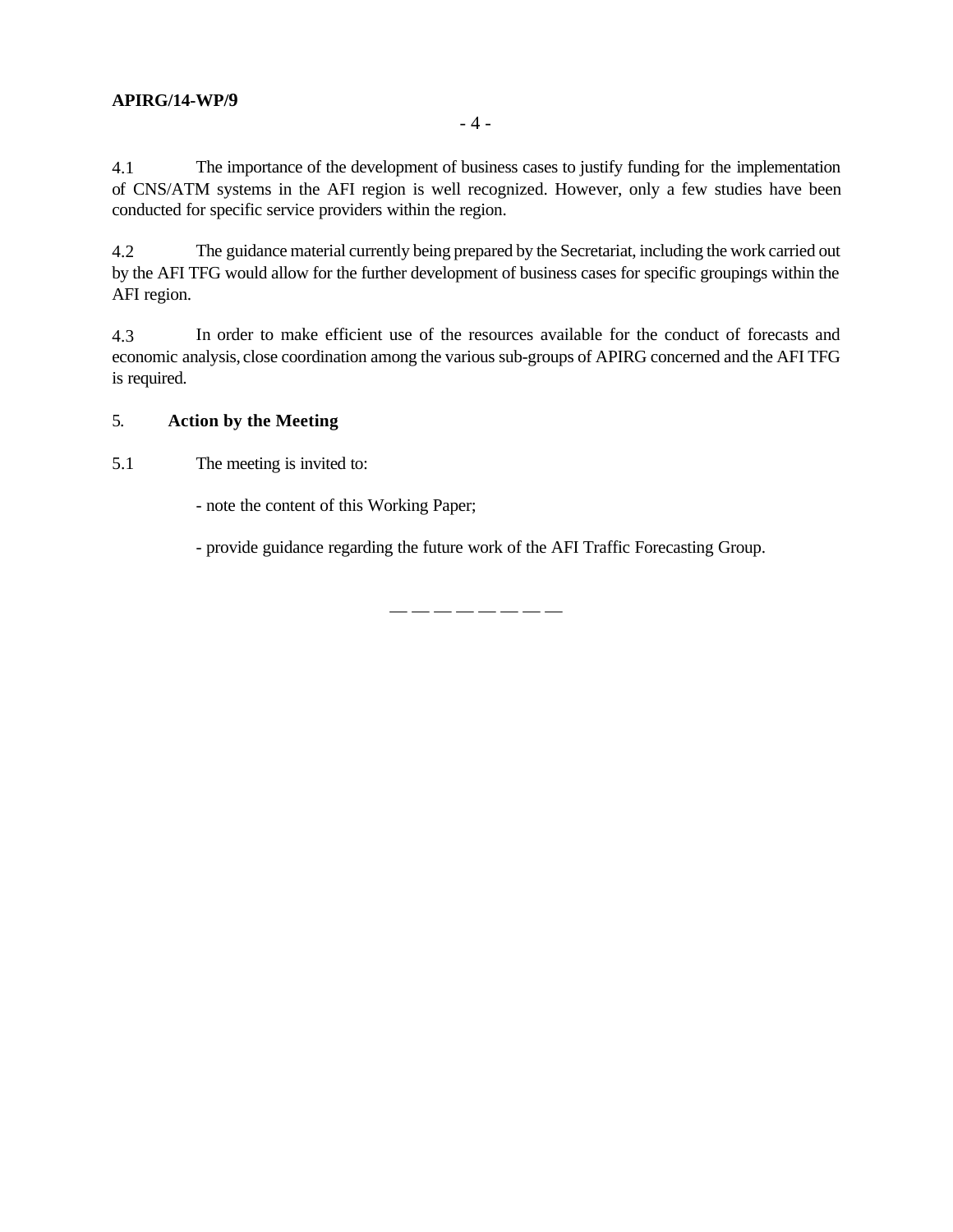| m |  |
|---|--|
|   |  |

# **Passenger Traffic Forecast By Major Flows - 2018**

|                                    | <b>2000</b>    | 2001            | 2002         | 2003         | 2004         | 2005         | 2006                                            | 2007         | 2008         | 2013         | 2018         | <b>Average Annual</b><br>Growth<br>(per cent) |                              |                  |
|------------------------------------|----------------|-----------------|--------------|--------------|--------------|--------------|-------------------------------------------------|--------------|--------------|--------------|--------------|-----------------------------------------------|------------------------------|------------------|
|                                    |                |                 |              |              |              |              |                                                 |              |              |              |              | 2001                                          | 1993 - 1993 - 2001 -<br>2000 | 2018             |
| <b>NAM-AFR</b><br>Growth $(\% )$   | 745<br>4.3     | 810<br>8.8      | 867          | 928          | 993          | 1062         | 1137                                            | 1216         | 1301         | 1825         | 2560         | 10.4                                          | 12.7                         | 7                |
| <b>EUR-AFR</b><br>Growth $(\% )$   | 22228<br>4.4   | $-7.7$          |              |              |              |              | 20517 21645 22835 24091 25416 26814 28289 29845 |              |              |              | 39006 50979  | 4.2                                           | 4.7                          | 5.5              |
| <b>MEA-AFR</b><br>Growth $(\% )$   | 4162<br>$-0.4$ | 4275<br>2.7     | 4446         | 4623         | 4808         | 5001         | 5201                                            | 5409         | 5625         | 6844         | 8327         | 3.7                                           | 3.4                          | $\overline{4}$   |
| <b>ASP-AFR</b><br>Growth $(\% )$   | 1706<br>12.3   | 1744<br>2.2     | 1822         | 1904         | 1990         | 2080         | 2173                                            | 2271         | 2373         | 2957         | 3685         | 4.3                                           | 3.1                          | 4.5              |
| <b>INTRA AFR</b><br>Growth $(\% )$ | 4629<br>10.6   | 4666<br>0.8     | 4992         | 5342         | 5716         | 6116         | 6544                                            | 7002         | 7492         |              | 10508 14738  | 8.8                                           | 8.8                          | $\boldsymbol{7}$ |
| <b>TOTAL</b><br>Growth $(\% )$     | 33470<br>5     | 32011<br>$-4.4$ | 33772<br>5.5 | 35633<br>5.5 | 37598<br>5.5 | 39675<br>5.5 | 41869<br>5.5                                    | 44187<br>5.5 | 46637<br>5.5 | 61140<br>5.6 | 80289<br>5.6 | 4.9                                           | 5.1                          | 5.6              |

# **APPENDIX APPENDIX**